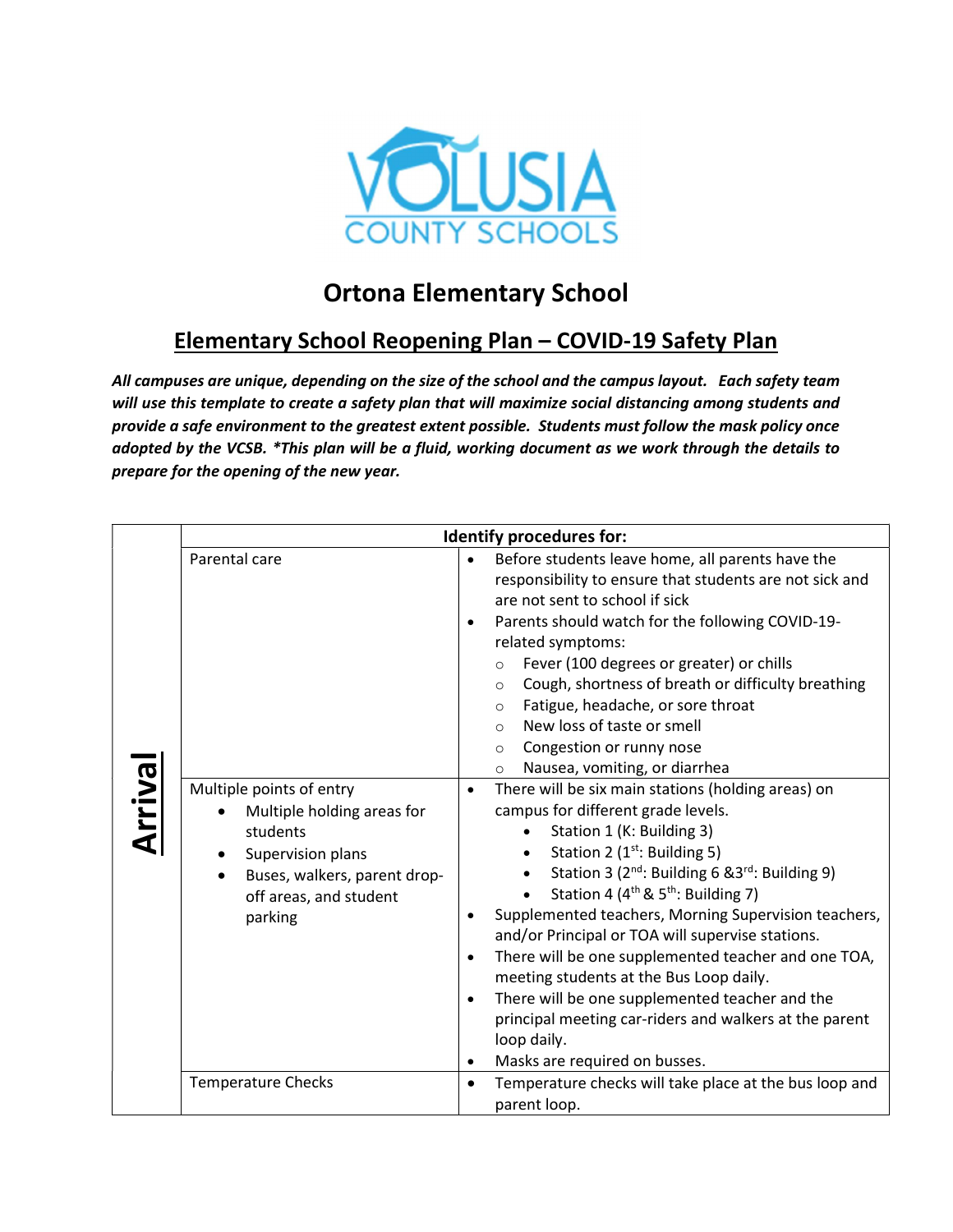| Student breakfast                                  | Bike riders and walkers will pass through the sidewalk<br>$\bullet$<br>next to the parent loop as their temperature check<br>area.<br>We will have two adults at each temperature check<br>$\bullet$<br>location.<br>Temperature checks will take place in the main office<br>for all late students.<br>Students with temperatures equal to or greater than<br>$\bullet$<br>100.4 will be sent home.<br>All adults will complete temperature checks upon<br>$\bullet$<br>arrival as they sign in.<br>All students and adults will wear a mask while in the<br>$\bullet$<br>cafeteria.                                                |
|----------------------------------------------------|--------------------------------------------------------------------------------------------------------------------------------------------------------------------------------------------------------------------------------------------------------------------------------------------------------------------------------------------------------------------------------------------------------------------------------------------------------------------------------------------------------------------------------------------------------------------------------------------------------------------------------------|
|                                                    | Social Distancing will be practiced while in line, and<br>$\bullet$<br>when entering/exiting the cafeteria. Floor stickers will<br>assist in this process.<br>All students will select their Grab n Go breakfast items<br>$\bullet$<br>and walk to their grade-level stations.<br>There will be one supplemented teacher and one day<br>$\bullet$<br>porter in the cafeteria during the serving of breakfast.<br>Trash cans will be placed at each station for breakfast<br>$\bullet$<br>waste, which will be collected after breakfast.                                                                                             |
| Before school meetings, programs,<br>and athletics | <b>NA</b><br>$\bullet$                                                                                                                                                                                                                                                                                                                                                                                                                                                                                                                                                                                                               |
| <b>Inclement Weather</b>                           | During inclement weather, the cafeteria will<br>$\bullet$<br>accommodate 60 students and the media will<br>accommodate 20 students.<br>Teachers assigned station duty that day will take<br>$\bullet$<br>students waiting to their classrooms. The Media Center<br>will be open for overflow students.<br>Station 1<br>$\circ$<br>K: Go to assigned station duty<br>teacher's room<br>Station 2<br>$\circ$<br>$1st$ : Go to assigned station duty<br>teacher's room<br>Station 3<br>$\circ$<br>$2^{nd}$ : Building 9<br>3rd: Media Center<br>Station 4<br>$\circ$<br>4 <sup>th</sup> & 5 <sup>th</sup> : Cafeteria<br>$\blacksquare$ |
| Other:                                             |                                                                                                                                                                                                                                                                                                                                                                                                                                                                                                                                                                                                                                      |
|                                                    |                                                                                                                                                                                                                                                                                                                                                                                                                                                                                                                                                                                                                                      |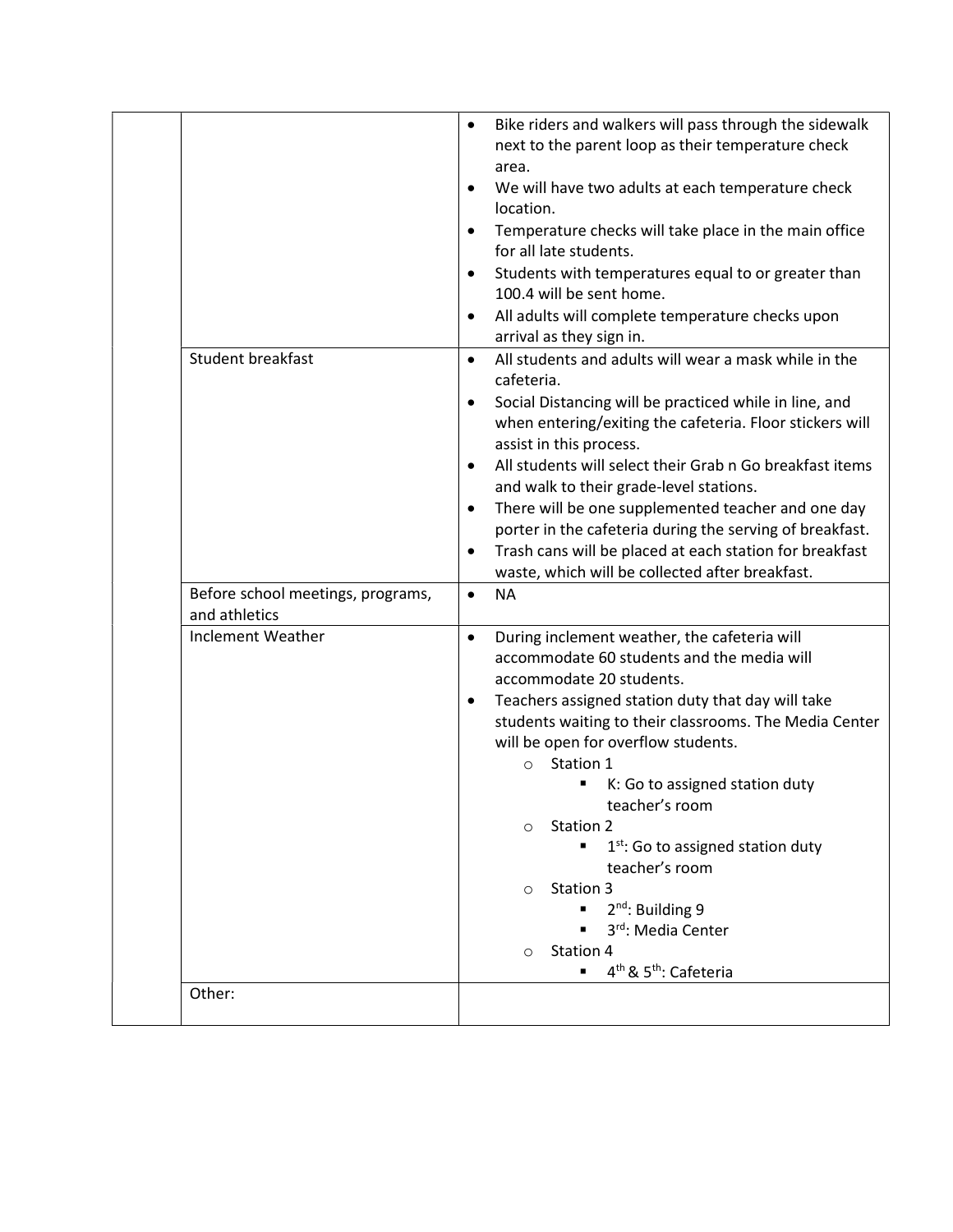|                          |                                   |                                                  | Identify procedures for:                                                                                                                                                                                                                                                                                                                                                                                                                                                               |
|--------------------------|-----------------------------------|--------------------------------------------------|----------------------------------------------------------------------------------------------------------------------------------------------------------------------------------------------------------------------------------------------------------------------------------------------------------------------------------------------------------------------------------------------------------------------------------------------------------------------------------------|
| <b>Class Transitions</b> | <b>Staggering of classes</b>      | $\bullet$<br>$\bullet$                           | Classes in every grade level will have staggered<br>transition times to and from lunch to limit interaction<br>between large groups of students.<br>Students transitioning during walk-to intervention will<br>be supervised to ensure social distancing is maintained<br>in lines and in hallways.                                                                                                                                                                                    |
|                          | Directional signage               | $\bullet$<br>$\bullet$<br>٠                      | Designated entrance and exit doors will be used for the<br>cafeteria, as well as for the serving line.<br>Because Ortona is a small campus with one central<br>sidewalk, students and teachers will be taught to keep<br>to the right of the sidewalk in order to limit interaction<br>between students and student lines.<br>Directional signage will be posted throughout the main<br>buildings for students, teachers, and guests to observe.                                       |
|                          | One-way hallways                  | $\bullet$                                        | Students will keep to the right side of the hallway and<br>will be wearing masks while walking in the hallways.                                                                                                                                                                                                                                                                                                                                                                        |
|                          | Supervision in the hallway        | $\bullet$                                        | Classroom teachers escort their students in order to<br>monitor hallways during all transitions.                                                                                                                                                                                                                                                                                                                                                                                       |
|                          | Supervision at the restroom areas | $\bullet$<br>$\bullet$<br>$\bullet$<br>$\bullet$ | Classroom teachers will monitor/supervise restroom<br>use and encourage handwashing and the wearing of<br>masks when walking to the restroom.<br>Grades K &1 have restrooms in the pod areas between<br>individual classrooms.<br>Grades 2-5 classroom teachers to supervise students<br>during restroom use in the hall areas.<br>Classrooms will have scheduled restroom breaks as a<br>class to limit frequent numbers of students having to<br>transition back and forth in halls. |
|                          | Other:                            | $\bullet$                                        | Custodial staff will check hallway and classroom<br>restrooms regularly for sanitation purposes.                                                                                                                                                                                                                                                                                                                                                                                       |

|  | Create a comprehensive plan to include the following: |  |                                                                                                                                                                                                                                 |  |
|--|-------------------------------------------------------|--|---------------------------------------------------------------------------------------------------------------------------------------------------------------------------------------------------------------------------------|--|
|  | Lunch schedule                                        |  | Each grade level will transition to and from the<br>cafeteria at scheduled times to limit the number of<br>students.                                                                                                            |  |
|  | Seating layout                                        |  | All students will face forward at the tables with at least<br>3 feet between students.                                                                                                                                          |  |
|  | Seating assignments/charts                            |  | Classroom teachers will create/submit lunch seating<br>charts. Cafeteria supervision will enforce seating<br>arrangements provided by teachers.<br>Students will wear masks in the cafeteria except when<br>eating or drinking. |  |
|  | Directional signage                                   |  | Directional signage will be posted throughout the<br>cafeteria for students and staff to follow.                                                                                                                                |  |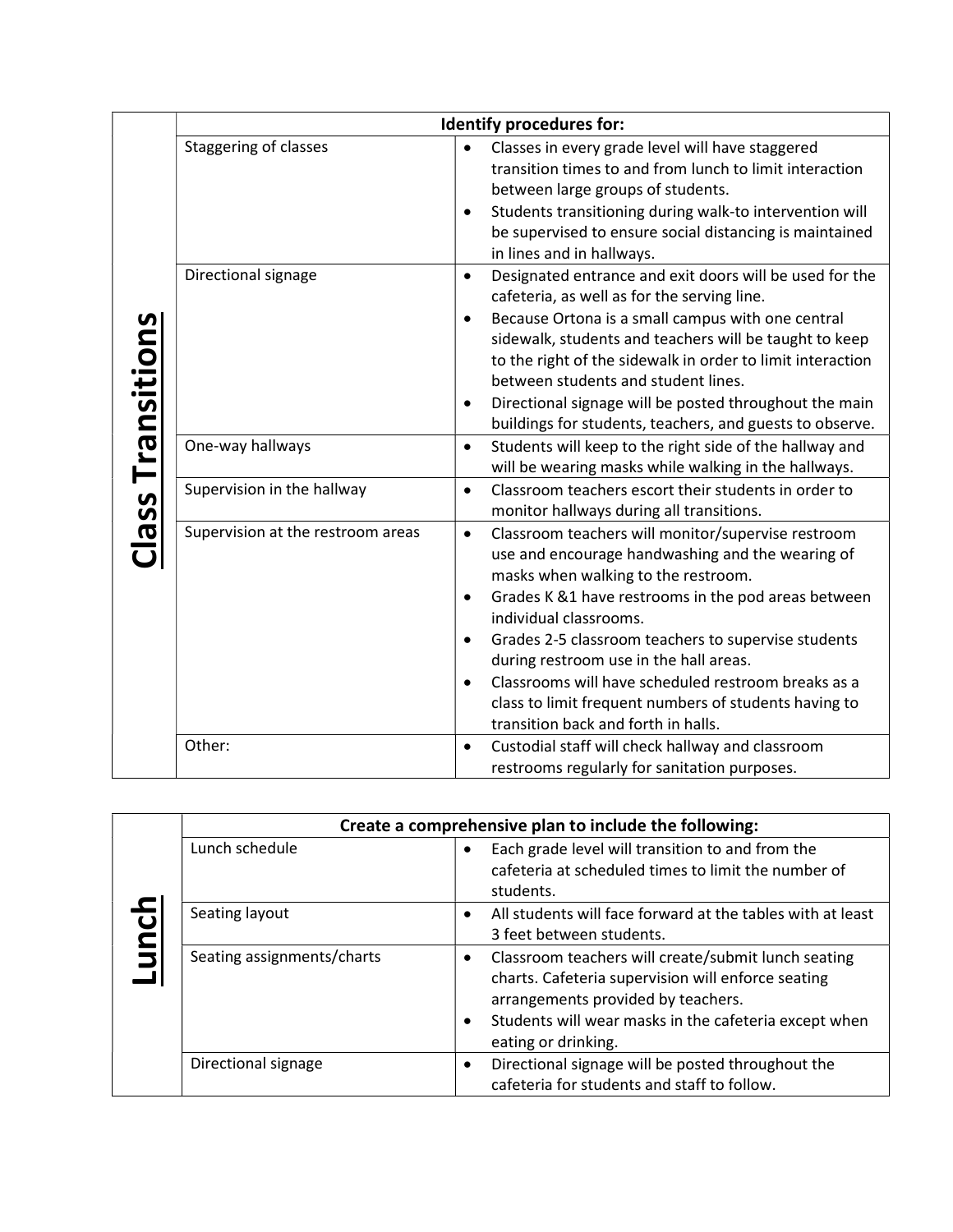|                                    | Students and staff will be trained to increase awareness<br>$\bullet$<br>of the purpose for directional seating in the cafeteria. |
|------------------------------------|-----------------------------------------------------------------------------------------------------------------------------------|
|                                    |                                                                                                                                   |
| Floor markings                     | Floor markings and directional signage will be used to<br>$\bullet$                                                               |
|                                    | remind students of walking direction and social                                                                                   |
|                                    | distancing practice in the cafeteria.                                                                                             |
|                                    | Cafeteria supervision will teach and monitor social<br>$\bullet$                                                                  |
|                                    | distancing.                                                                                                                       |
| Supervision schedule               | Administration and one supplemented teacher will<br>$\bullet$                                                                     |
|                                    | supervise the cafeteria.                                                                                                          |
|                                    | Parents and volunteers will not be allowed on campus<br>$\bullet$                                                                 |
|                                    | to eat lunch with students or to bring lunch to their                                                                             |
|                                    | students.                                                                                                                         |
| Plan for students purchasing lunch | Students purchasing a lunch will stand in line wearing a<br>$\bullet$                                                             |
| vs bringing lunch                  | mask and will be 4-5 feet apart.                                                                                                  |
|                                    | Students with a lunch from home will transition to their<br>$\bullet$                                                             |
|                                    | assigned seat while practicing social distancing.                                                                                 |
| Cleaning and sanitation procedures | A hand sanitizer station will be in the cafeteria and<br>$\bullet$                                                                |
|                                    | students will use sanitizer before selecting food.                                                                                |
|                                    | Students will clear their area of trash prior to<br>$\bullet$                                                                     |
|                                    | dismissal.                                                                                                                        |
|                                    |                                                                                                                                   |
|                                    | SWC personnel will sanitize tables/seats prior to the                                                                             |
|                                    | next grade level entering the cafeteria.                                                                                          |
|                                    | Floors will be cleaned and mopped frequently by SWC<br>$\bullet$                                                                  |
|                                    | personnel.                                                                                                                        |
|                                    | The cafeteria will be deep cleaned nightly.<br>$\bullet$                                                                          |
| Dismissal from lunch to class      | Students will stay seated at the cafeteria tables until<br>$\bullet$                                                              |
|                                    | teachers pick students up from their designated                                                                                   |
|                                    | tables. Social Distancing will be required of students                                                                            |
|                                    | during lunch dismissal.                                                                                                           |

| assroo | Identify procedures for:                                                  |           |                                                                                                                                                                                                                                                                           |  |
|--------|---------------------------------------------------------------------------|-----------|---------------------------------------------------------------------------------------------------------------------------------------------------------------------------------------------------------------------------------------------------------------------------|--|
|        | Removal of non-essential furniture<br>Storage of unused furniture<br>٠    | $\bullet$ | Teachers will be consulted during Preplanning about<br>the removal of non-essential furniture from<br>classrooms.<br>School shed, PTA room, unused classrooms/portables<br>will be used for storage purposes. If necessary, we will<br>order a pod for furniture storage. |  |
|        | Furniture placement to maximize<br>classroom space $(3 - 6$ feet spacing) | $\bullet$ | Student desks will be placed 3-6 feet apart, facing one<br>direction in the classroom. Typical rooms have a<br>maximum capacity of 15 students per room, with<br>students in desks, with 3 feet between students.                                                         |  |
|        | Hand sanitizing upon entry of<br>classroom                                |           | Each teacher will have a PPE kit in their classrooms that<br>will be replenished upon request. Each week, teachers<br>will receive a reminder email to ask about<br>replenishment needs.                                                                                  |  |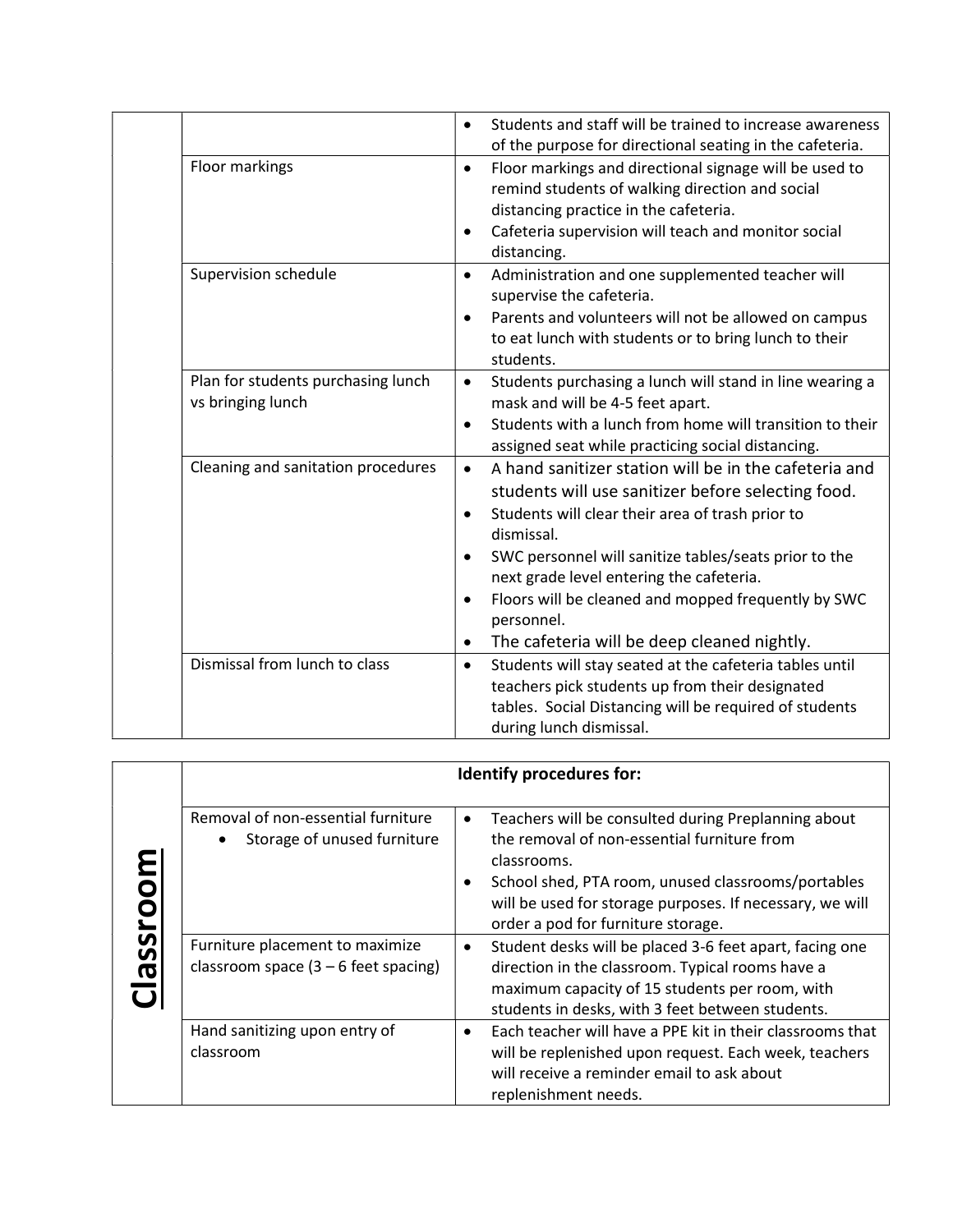|                                                                                                                                                                            | Teachers will have a hand sanitation station in their<br>$\bullet$<br>classrooms.<br>All classrooms have sinks that will be used to teach and<br>$\bullet$<br>practice regular handwashing.<br>Teachers will teach students where, when, and how to<br>$\bullet$<br>use the sanitation stations.                                                                                                                                       |
|----------------------------------------------------------------------------------------------------------------------------------------------------------------------------|----------------------------------------------------------------------------------------------------------------------------------------------------------------------------------------------------------------------------------------------------------------------------------------------------------------------------------------------------------------------------------------------------------------------------------------|
| Assigning textbooks and technology                                                                                                                                         | Students' textbooks will be kept in their desks or in<br>$\bullet$<br>small bins that will be placed under their desks.<br>All technology will be sanitized between use. See<br>$\bullet$<br>sanitation plan below.<br>The use of shared instructional materials will be<br>$\bullet$<br>reduced as much as possible.                                                                                                                  |
| Seating charts                                                                                                                                                             | Seating charts will be created by classroom teachers<br>$\bullet$<br>and will be submitted to administration to assist with<br>contact tracing if necessary.<br>Students will sit in desks, facing one direction.<br>٠                                                                                                                                                                                                                 |
| Small group instruction                                                                                                                                                    | Classroom teachers will create seating charts for small<br>$\bullet$<br>group instruction.<br>Teachers and students will wear their masks and use<br>$\bullet$<br>student table dividers during small group instruction.<br>Students will sit at tables facing one direction as much<br>$\bullet$<br>as possible.                                                                                                                      |
| The required two-minute exit<br>cleaning plan<br>Cleaning and sanitizing of<br>desks<br>Cleaning and sanitizing of<br>technology, textbooks and<br>other school resources. | Administration and teachers will demonstrate to<br>$\bullet$<br>students how to sanitize items in their areas (desks,<br>chairs, and supplies used) prior to daily transitions and<br>school departure.<br>Daily cleaning and sanitizing of technology, textbooks,<br>$\bullet$<br>and other school resources will take place prior to all<br>transitions with teacher supervision.                                                    |
| Other                                                                                                                                                                      | Custodians will clean classrooms daily. As needed,<br>$\bullet$<br>classrooms will be deep cleaned.<br>Students will be provided hand sanitizer upon entry and<br>asked to keep their masks on until all students have<br>been seated and instruction has begun. Masks may be<br>removed only if there is more than 6 feet distance<br>between students.<br>Face masks will be strongly encouraged during<br>$\bullet$<br>instruction. |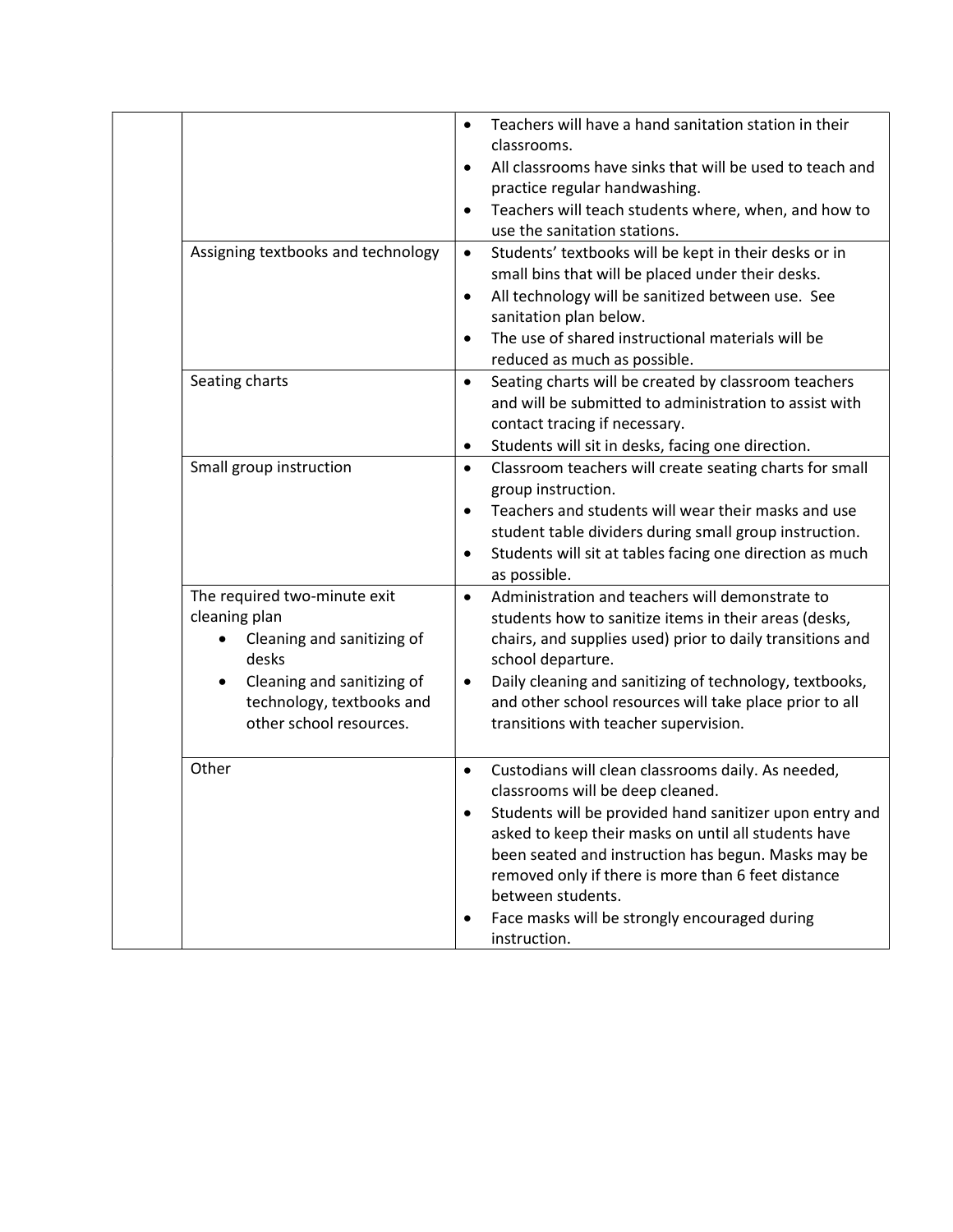|             | Identify procedures for:          |                                     |                                                                                                                                                                                                                                                                                                                                                                                                        |  |
|-------------|-----------------------------------|-------------------------------------|--------------------------------------------------------------------------------------------------------------------------------------------------------------------------------------------------------------------------------------------------------------------------------------------------------------------------------------------------------------------------------------------------------|--|
| Ö<br>O<br>Ñ | Locations on campus               | $\bullet$<br>$\bullet$<br>$\bullet$ | Classrooms will be assigned a specific area on campus<br>to use during Recess.<br>Classroom teachers will supervise students during<br>recess to ensure Social Distancing is practiced.<br>For this phase of the school year, students will not use<br>the playground equipment (such as jungle gyms,<br>swings, etc.)<br>Recess procedures must be discussed and reviewed<br>regularly with students. |  |
|             | Safe play activities for students | $\bullet$                           | Classroom teachers will engage with students to<br>determine games/activities that do not require<br>touching.                                                                                                                                                                                                                                                                                         |  |
|             | Inclement Weather                 |                                     | During inclement weather, students will play socially<br>distant games inside their classrooms.                                                                                                                                                                                                                                                                                                        |  |
|             | Other:                            | $\bullet$                           | No classes will interact with another classroom during<br>recess (students must remain with their own class).                                                                                                                                                                                                                                                                                          |  |

|              | Identify procedures for:                                                                                                                                                                                                  |                                                                                                                                                                                                                                                                                                                                                                                                                                             |  |  |
|--------------|---------------------------------------------------------------------------------------------------------------------------------------------------------------------------------------------------------------------------|---------------------------------------------------------------------------------------------------------------------------------------------------------------------------------------------------------------------------------------------------------------------------------------------------------------------------------------------------------------------------------------------------------------------------------------------|--|--|
| pecial Areas | Plan A: Music & Art Special Areas<br>travel to classrooms<br><b>Outline Special Areas</b><br>utilized for your school<br>Locations                                                                                        | Music and Art teachers will teach Special Area in<br>$\bullet$<br>students' classrooms.<br>Students will have individual special area supply kits.<br>$\bullet$                                                                                                                                                                                                                                                                             |  |  |
|              | Plan B: Music & Art Special Areas<br>utilize their own spaces with<br>cleaning procedures for each<br>transition<br><b>Outline Special Areas</b><br>utilized for your school<br>Describe the transition plan<br>$\bullet$ | Classroom teachers will transition students to Art,<br>$\bullet$<br>Music, and PE.<br>Special Area teachers will facilitate lesson activities and<br>$\bullet$<br>will be responsible for demonstrating to students how<br>to complete the two-minute cleaning plan prior to<br>transitions.<br>Special Area teachers will supervise cleaning and<br>$\bullet$<br>sanitizing materials and objects used during<br>instructional activities. |  |  |
|              | PE Special Area                                                                                                                                                                                                           | Classroom teachers will transition their students to PE.<br>$\bullet$<br>PE teachers will supervise students requiring Social<br>$\bullet$<br>Distancing during daily activities.<br>Students will not use equipment unless it can be<br>$\bullet$<br>cleaned.<br>Students will be asked to bring their personal water<br>$\bullet$<br>bottle to school and to PE. Personal bottles will be<br>sanitized daily by students.                 |  |  |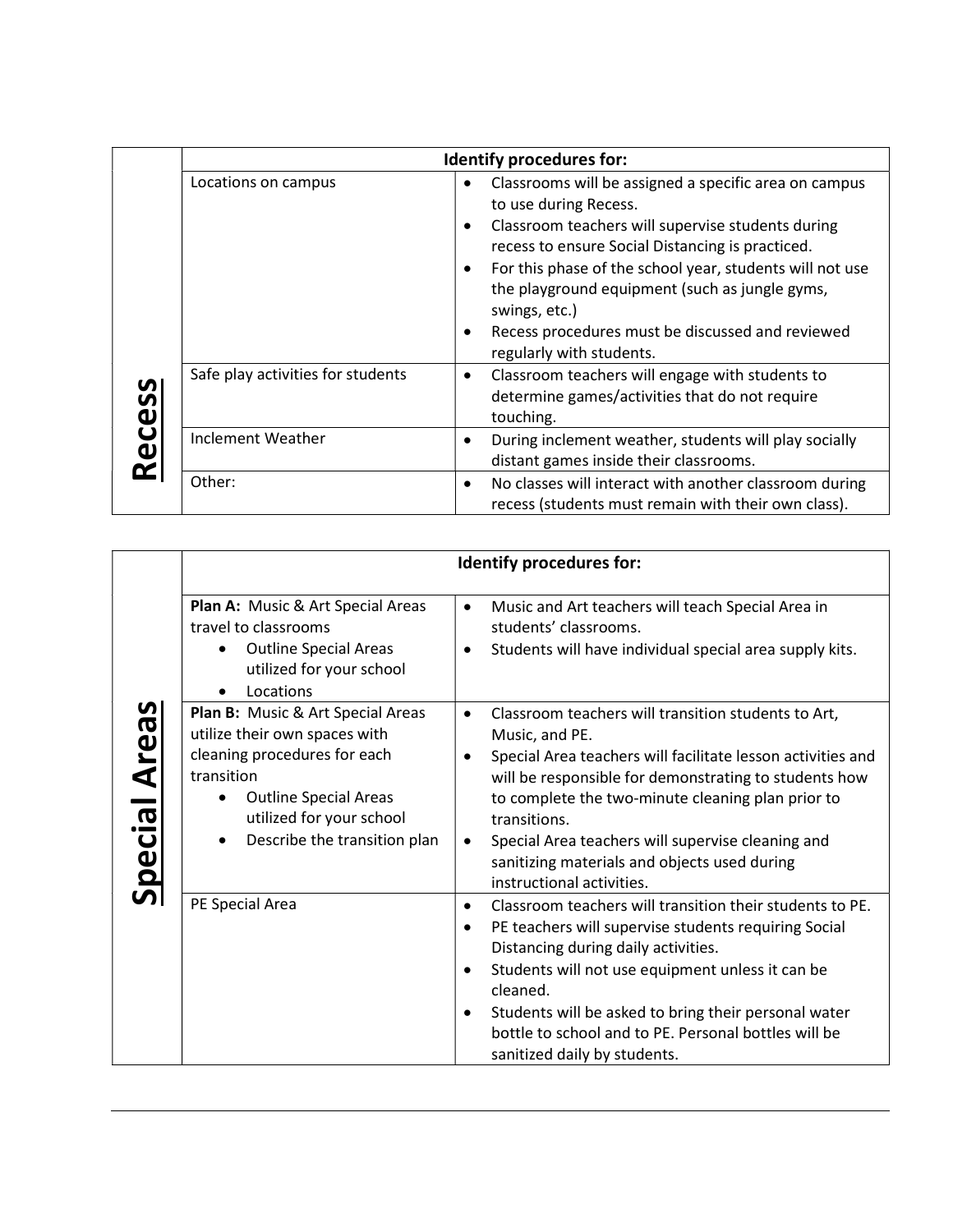| Clinic | Identify procedures for:                                                                                                                                   |                                                                                                                                                                                                                                                                                                                                                      |  |  |  |
|--------|------------------------------------------------------------------------------------------------------------------------------------------------------------|------------------------------------------------------------------------------------------------------------------------------------------------------------------------------------------------------------------------------------------------------------------------------------------------------------------------------------------------------|--|--|--|
|        | Students and/or staff with a fever<br>above 100.4 upon entry:<br>Isolation area<br>$\bullet$<br>Designated area<br>$\circ$<br>Staff responsible<br>$\circ$ | Designated isolation areas will be the Clinic in the Main<br>$\bullet$<br>Office.<br>The first adult to encounter a student exhibiting a fever<br>٠<br>of 100.4 or above will be responsible for supervision<br>until administration can intervene.<br>Office staff, the nurse, and administration could all be<br>٠<br>responsible for supervision. |  |  |  |
|        | Contacting parent/guardian for pick-<br>up                                                                                                                 | School Nurse will be responsible for contacting parents<br>$\bullet$<br>and guardians.<br>Administration will contact parents when there is a<br>٠<br>concern or non-compliance.<br>If a student becomes sick during the day, he/she will<br>$\bullet$<br>not use group transportation (busses) to return home.                                      |  |  |  |
|        | Principal/designee to communicate<br>the return to school policy with<br>parent/guardian                                                                   | Administration will communicate the return to school<br>$\bullet$<br>policy to parents and guardians.                                                                                                                                                                                                                                                |  |  |  |

| <b>Main Office</b> | <b>Identify procedures for:</b>                                                                     |                                                                                                                                                                                                                                                                                                                                                                                                                                                                                   |  |  |
|--------------------|-----------------------------------------------------------------------------------------------------|-----------------------------------------------------------------------------------------------------------------------------------------------------------------------------------------------------------------------------------------------------------------------------------------------------------------------------------------------------------------------------------------------------------------------------------------------------------------------------------|--|--|
|                    | Limiting visitors on campus                                                                         | During this time, volunteers and visitors will not be<br>٠<br>allowed on campus.                                                                                                                                                                                                                                                                                                                                                                                                  |  |  |
|                    | Limiting crowding in the main office                                                                | Only three visitors will be allowed in the Main Office at<br>$\bullet$<br>one time. Other visitors will be required to wait<br>outside adhering to floor markings and directional<br>signage.<br>Registration/withdrawal appointments will be required<br>٠<br>and scheduled daily as needed.<br>2 <sup>nd</sup> -5 <sup>th</sup> grade late students will walk to class (K-1<br>٠<br>students will be escorted).                                                                 |  |  |
|                    | Posting the guidelines for:<br>Wearing masks<br>Social distancing<br>Temperature check<br>$\bullet$ | The following signage will be posted and followed:<br>٠<br>Masks Required Inside Where 6' Distancing is<br>$\circ$<br>Not Possible<br>Social Distancing 6 ft of space<br>$\circ$<br>Temperature checks will take place outside and inside<br>$\bullet$<br>the Main Office.<br>A Temperature Check station will be setup for teachers<br>$\bullet$<br>at the Payroll Sign-in area. Hand sanitizer and gloves<br>will be at the station as well to prevent cross-<br>contamination. |  |  |
|                    | Other                                                                                               | Cleaning of high-touch areas in the main office will be<br>٠<br>completed while students are in class.                                                                                                                                                                                                                                                                                                                                                                            |  |  |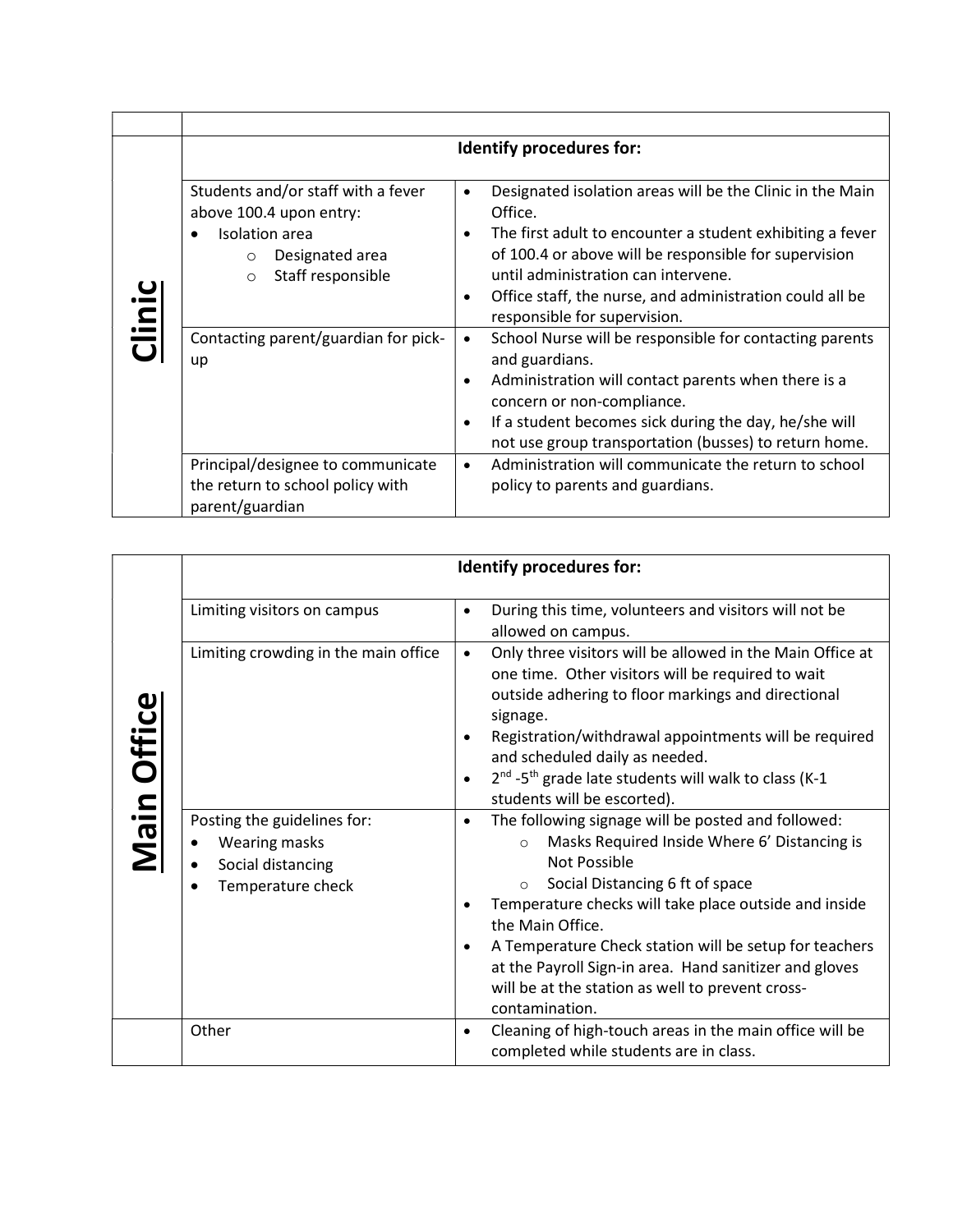|                 | Identify procedures for:                                                                     |                                          |                                                                                                                                                                                                                                                                                                                                                                                                                                                                                                                                                                                                               |  |
|-----------------|----------------------------------------------------------------------------------------------|------------------------------------------|---------------------------------------------------------------------------------------------------------------------------------------------------------------------------------------------------------------------------------------------------------------------------------------------------------------------------------------------------------------------------------------------------------------------------------------------------------------------------------------------------------------------------------------------------------------------------------------------------------------|--|
| Center<br>Media | Book checkout and return                                                                     | $\bullet$<br>٠<br>$\bullet$<br>$\bullet$ | Students will check out books online the first four<br>weeks of school.<br>Books will be checked in/out to students by Media<br>Specialist.<br>Books will be placed in assigned bins and delivered<br>(picked up) to classrooms by the Media Specialist the<br>first four weeks of school.<br>When entering the Media Center, students must always<br>wear a mask and practice Social Distancing during<br>checkout procedures.<br>The number of students in the Media Center will be<br>limited.<br>Returned books will remain untouched for 72 hours<br>and then will be sanitized by the Media Specialist. |  |
|                 | Sanitation of tables following class,<br>small group, or use as holding area<br>for students | $\bullet$                                | The Media Specialist will ensure sanitation of tables,<br>shelves, and textbooks in the Media Center after use by<br>groups of students.                                                                                                                                                                                                                                                                                                                                                                                                                                                                      |  |
|                 | Lunch (students eating in media, if<br>applicable)                                           | $\bullet$                                | Students will not be allowed to eat lunch or other food<br>items in the Media Center. Exceptions may be made for<br>clubs or special meetings.                                                                                                                                                                                                                                                                                                                                                                                                                                                                |  |

|         | <b>Identify procedures for:</b>                                                                                                          |                                                                                                                                                                       |  |  |
|---------|------------------------------------------------------------------------------------------------------------------------------------------|-----------------------------------------------------------------------------------------------------------------------------------------------------------------------|--|--|
| nicatio | Identify communication contact<br>(principal/designee) and the<br>administrative backup(s) for your<br>school regarding COVID-19 related | Main Communication Contact: Kati Dyer, Principal<br>$\bullet$<br>Communication Backups: Gina Campanella, TOA (1)<br>$\bullet$<br>Richard Shaw, OSIII (2)<br>$\bullet$ |  |  |
|         | situations.                                                                                                                              | Jared Sheffield, OSII (3)<br>Ann Strader, OSI (4)                                                                                                                     |  |  |
|         | Other                                                                                                                                    |                                                                                                                                                                       |  |  |
|         |                                                                                                                                          |                                                                                                                                                                       |  |  |